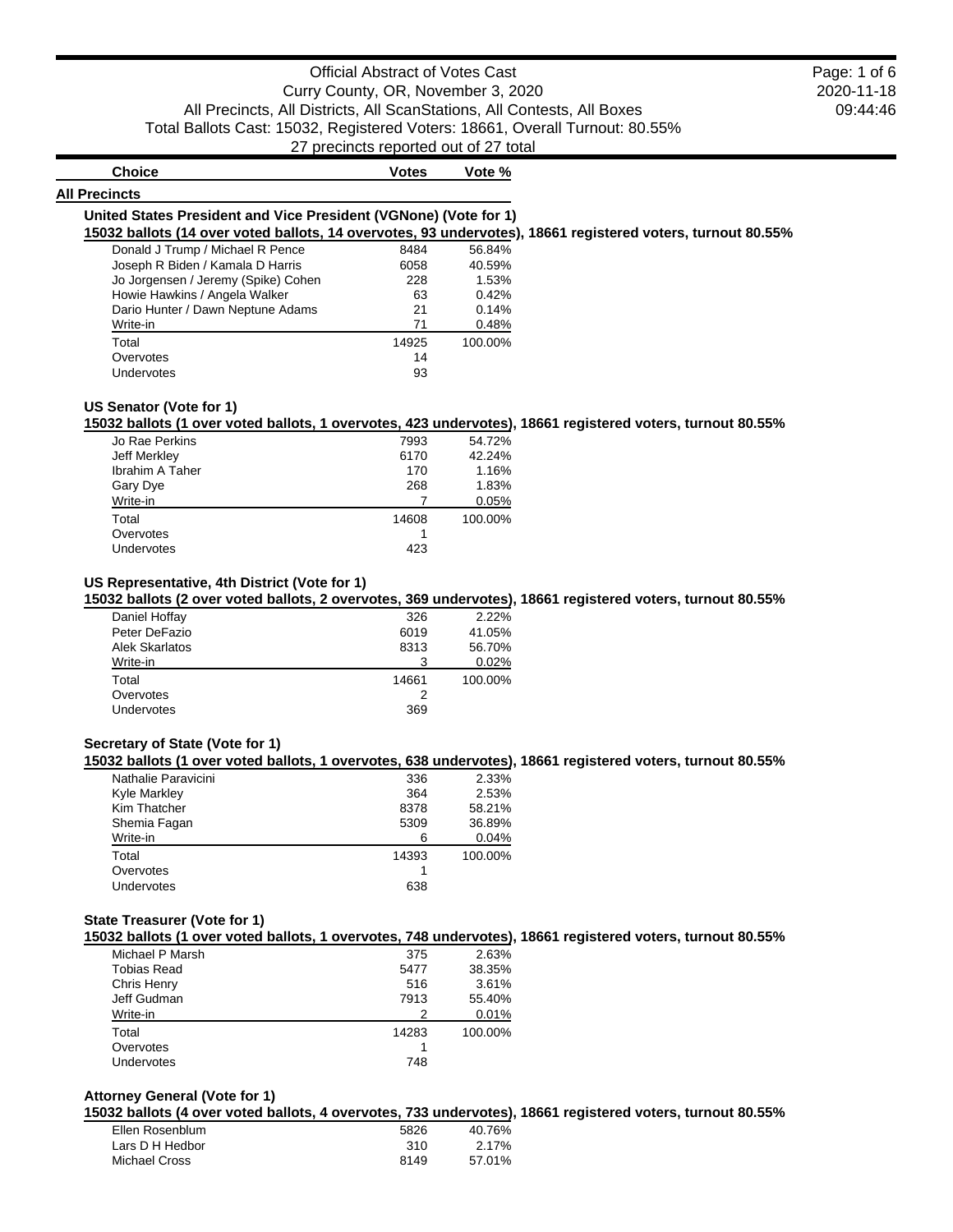2020-11-18 09:44:46 Page: 2 of 6

| <b>Choice</b>     | <b>Votes</b> | Vote %   |
|-------------------|--------------|----------|
| Write-in          | 10           | $0.07\%$ |
| Total             | 14295        | 100.00%  |
| Overvotes         | 4            |          |
| <b>Undervotes</b> | 733          |          |

# **State Senator, 1st District (Vote for 1)**

**15032 ballots (0 over voted ballots, 0 overvotes, 834 undervotes), 18661 registered voters, turnout 80.55%**

| Dallas Heard      | 8710  | 61.35%  |
|-------------------|-------|---------|
| <b>Kat Stone</b>  | 5479  | 38.59%  |
| Write-in          | 9     | 0.06%   |
| Total             | 14198 | 100.00% |
| Overvotes         |       |         |
| <b>Undervotes</b> | 834   |         |

# **State Representative, 1st District (Vote for 1)**

**15032 ballots (1 over voted ballots, 1 overvotes, 697 undervotes), 18661 registered voters, turnout 80.55%**

| Calla Felicity    | 5202  | 36.29%  |
|-------------------|-------|---------|
| David Brock Smith | 9109  | 63.55%  |
| Write-in          | 23    | 0.16%   |
| Total             | 14334 | 100.00% |
| Overvotes         |       |         |
| Undervotes        | 697   |         |
|                   |       |         |

# **Judge of the Supreme Court, Position 4 (Vote for 1)**

**15032 ballots (1 over voted ballots, 1 overvotes, 6175 undervotes), 18661 registered voters, turnout 80.55%**

| 8685<br>171 | 98.07%<br>1.93% |
|-------------|-----------------|
| 8856        | 100.00%         |
|             |                 |
| 6175        |                 |
|             |                 |

### **Judge of the Court of Appeals, Position 9 (Vote for 1)**

**15032 ballots (0 over voted ballots, 0 overvotes, 6362 undervotes), 18661 registered voters, turnout 80.55%**

| 8540 | 98.50%  |
|------|---------|
| 130  | 1.50%   |
| 8670 | 100.00% |
|      |         |
| 6362 |         |
|      |         |

# **County Commissioner, Position 2 (Vote for 1)**

**15032 ballots (6 over voted ballots, 6 overvotes, 2068 undervotes), 18661 registered voters, turnout 80.55%**

| John Herzog | 6896  | 53.22%  |
|-------------|-------|---------|
| Sue Gold    | 6015  | 46.42%  |
| Write-in    | 47    | 0.36%   |
| Total       | 12958 | 100.00% |
| Overvotes   | 6     |         |
| Undervotes  | 2068  |         |
|             |       |         |

# **County Clerk (Vote for 1)**

**15032 ballots (1 over voted ballots, 1 overvotes, 2534 undervotes), 18661 registered voters, turnout 80.55%**

| Renee' Kolen      | 9208  | 73.68%  |
|-------------------|-------|---------|
| Emma DeRock       | 3259  | 26.08%  |
| Write-in          | 30    | 0.24%   |
| Total             | 12497 | 100.00% |
| Overvotes         |       |         |
| <b>Undervotes</b> | 2534  |         |

### **County Sheriff (Vote for 1)**

**15032 ballots (1 over voted ballots, 1 overvotes, 4338 undervotes), 18661 registered voters, turnout 80.55%**

John Ward 10257 95.92% Write-in 2008 2009 2012 2022 2030 2041 205 206 207 208 209 2009 2012 2023 2030 204 205 206 207 208 209 209 20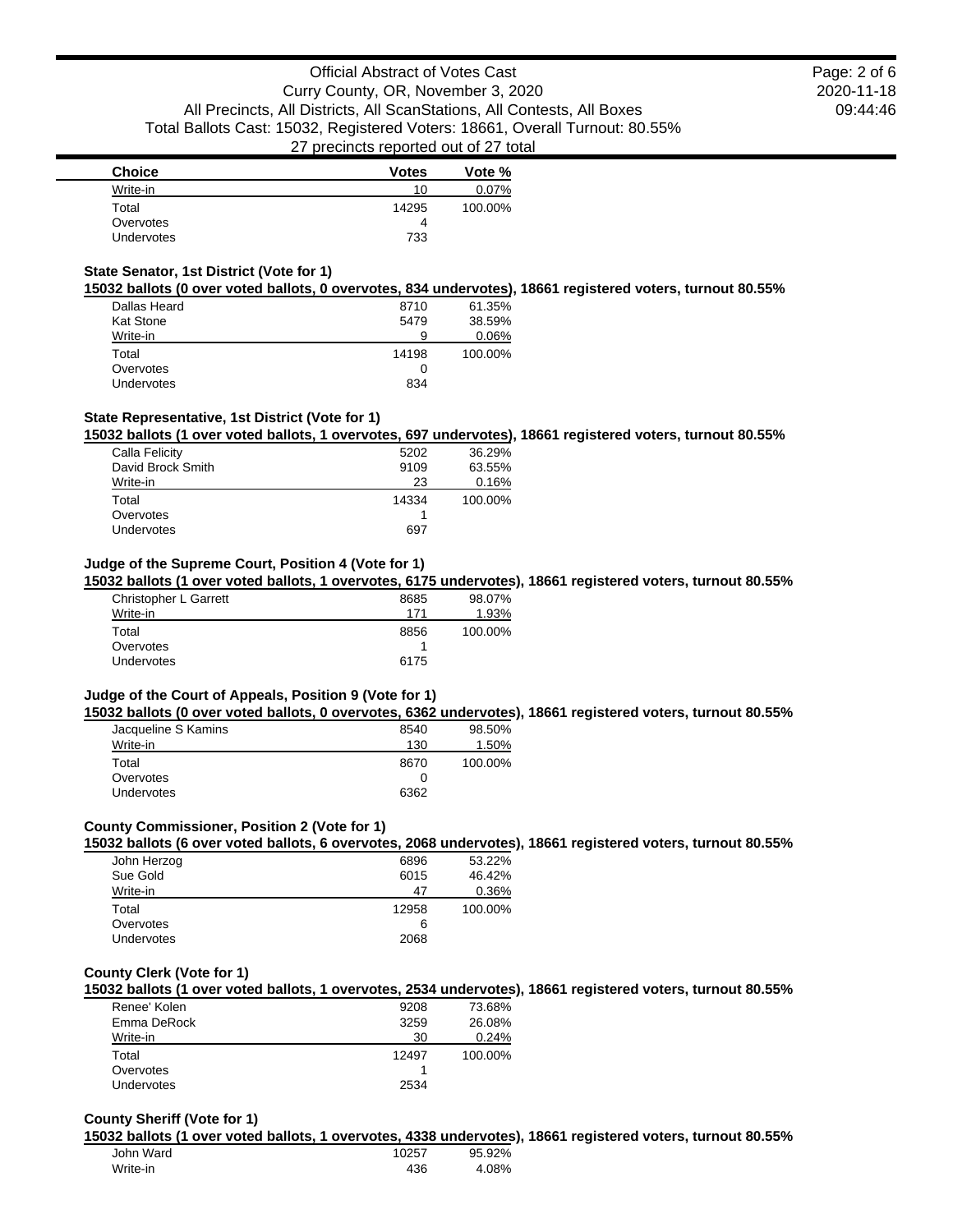2020-11-18 09:44:46 Page: 3 of 6

| <b>Choice</b>      | <b>Votes</b> | Vote %  |
|--------------------|--------------|---------|
| Total<br>Overvotes | 10693        | 100.00% |
| Undervotes         | 4338         |         |

# **County Treasurer (Vote for 1)**

**15032 ballots (0 over voted ballots, 0 overvotes, 3004 undervotes), 18661 registered voters, turnout 80.55%**

| Terry C Hanscam   | 6597  | 54.85%  |
|-------------------|-------|---------|
| Elizabeth Neketin | 5394  | 44.85%  |
| Write-in          | 37    | 0.31%   |
| Total             | 12028 | 100.00% |
|                   |       |         |
| Overvotes         | 0     |         |

# **Curry County Soil and Water Conservation District, Zone 2 (Vote for 1)**

**15032 ballots (0 over voted ballots, 0 overvotes, 6036 undervotes), 18661 registered voters, turnout 80.55%**

| Jeffrey Knox | 8912 | 99.07%  |
|--------------|------|---------|
| Write-in     | 84   | 0.93%   |
| Total        | 8996 | 100.00% |
| Overvotes    | O    |         |
| Undervotes   | 6036 |         |

### **Curry County Soil and Water Conservation District, Zone 3 (Vote for 1)**

**15032 ballots (0 over voted ballots, 0 overvotes, 6405 undervotes), 18661 registered voters, turnout 80.55%**

| Lynee Dewald      | 8556 | 99.18%  |
|-------------------|------|---------|
| Write-in          | 71   | 0.82%   |
| Total             | 8627 | 100.00% |
| Overvotes         |      |         |
| <b>Undervotes</b> | 6405 |         |
|                   |      |         |

# **Curry County Soil and Water Conservation District, At Large (Vote for 1)**

**15032 ballots (0 over voted ballots, 0 overvotes, 6075 undervotes), 18661 registered voters, turnout 80.55%**

| 8877 | 99.11%  |
|------|---------|
| 80   | 0.89%   |
| 8957 | 100.00% |
|      |         |
| 6075 |         |
|      |         |

#### **City of Port Orford, Mayor (Vote for 1)**

**780 ballots (0 over voted ballots, 0 overvotes, 200 undervotes), 961 registered voters, turnout 81.17%**

| Pat Cox    | 542 | 93.45%  |
|------------|-----|---------|
| Write-in   | 38  | 6.55%   |
| Total      | 580 | 100.00% |
| Overvotes  |     |         |
| Undervotes | 200 |         |

## **City of Port Orford, Councilor (Vote for 3)**

**780 ballots (0 over voted ballots, 0 overvotes, 608 undervotes), 961 registered voters, turnout 81.17%**

| <b>Tim Pogwizd</b>   | 452  | 26.10%  |
|----------------------|------|---------|
| <b>Gregory Tidey</b> | 447  | 25.81%  |
| Gary Burns           | 515  | 29.73%  |
| Kim Nye              | 268  | 15.47%  |
| Write-in             | 34   | 1.96%   |
| Write-in             | 10   | 0.58%   |
| Write-in             | 6    | 0.35%   |
| Total                | 1732 | 100.00% |
| Overvotes            | O    |         |
| <b>Undervotes</b>    | 608  |         |
|                      |      |         |

### **City of Gold Beach, Mayor (Vote for 1)**

**1392 ballots (0 over voted ballots, 0 overvotes, 126 undervotes), 1745 registered voters, turnout 79.77%**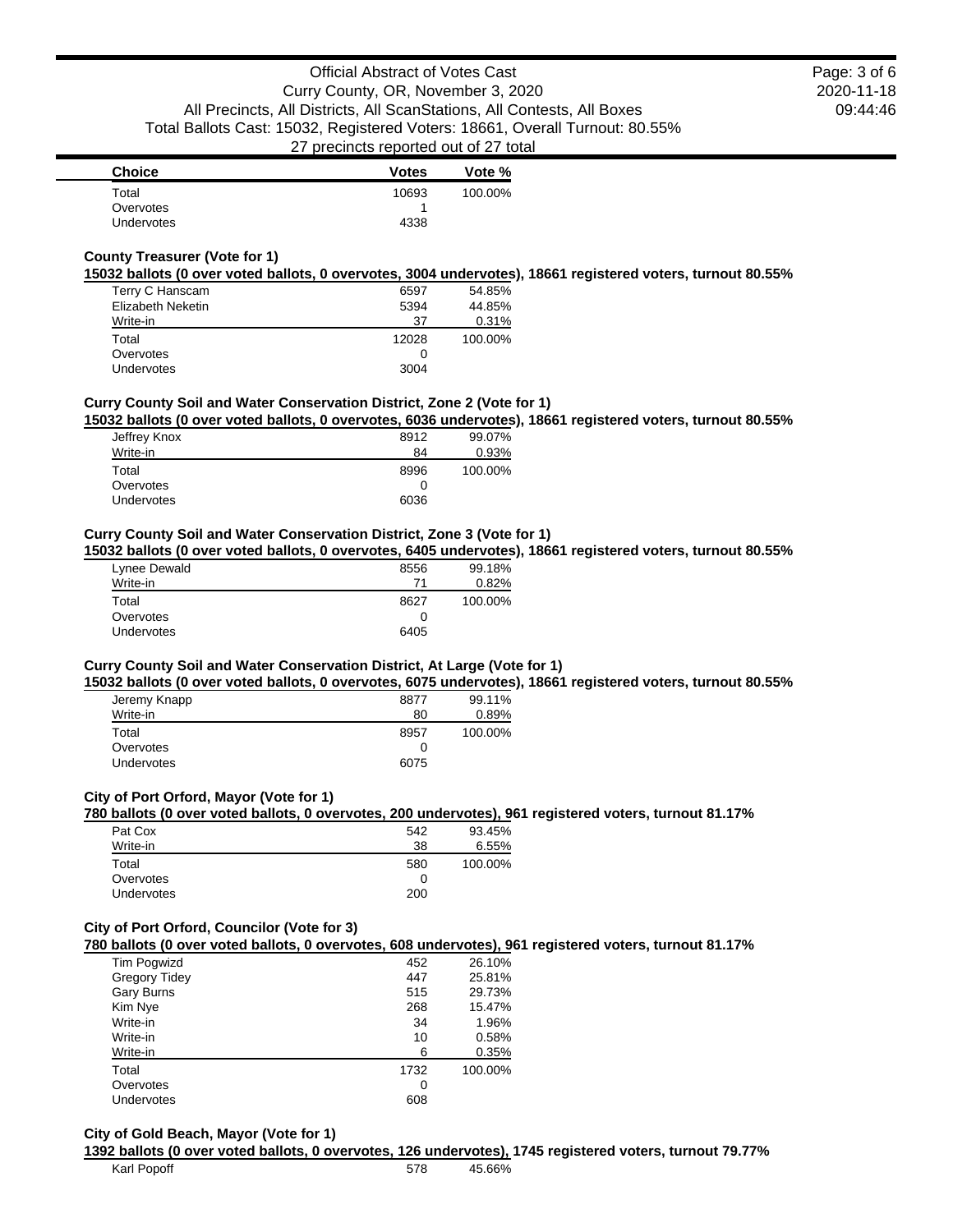2020-11-18 09:44:46 Page: 4 of 6

| <b>Choice</b> | <b>Votes</b> | Vote %  |
|---------------|--------------|---------|
| Tamie Kaufman | 680          | 53.71%  |
| Write-in      | 8            | 0.63%   |
| Total         | 1266         | 100.00% |
| Overvotes     | O            |         |
| Undervotes    | 126          |         |

## **City of Gold Beach, Council, Position #2 (Vote for 1)**

### **1392 ballots (0 over voted ballots, 0 overvotes, 236 undervotes), 1745 registered voters, turnout 79.77%**

| Beth Barker-Hidalgo | 576  | 49.83%  |
|---------------------|------|---------|
| Chip Bradley        | 577  | 49.91%  |
| Write-in            | 3    | 0.26%   |
| Total               | 1156 | 100.00% |
| Overvotes           | 0    |         |
| <b>Undervotes</b>   | 236  |         |

## **City of Gold Beach, Council, Position #4 (Vote for 1)**

#### **1392 ballots (0 over voted ballots, 0 overvotes, 266 undervotes), 1745 registered voters, turnout 79.77%**

|                       |      | . .     |
|-----------------------|------|---------|
| <b>Becky Campbell</b> | 659  | 58.53%  |
| Jeff Crook            | 463  | 41.12%  |
| Write-in              |      | 0.36%   |
| Total                 | 1126 | 100.00% |
| Overvotes             |      |         |
| <b>Undervotes</b>     | 266  |         |
|                       |      |         |

### **City of Brookings, Mayor (Vote for 1)**

#### **3743 ballots (0 over voted ballots, 0 overvotes, 1122 undervotes), 4822 registered voters, turnout 77.62%**

| Jake Pieper | 2464 | 94.01%  |
|-------------|------|---------|
| Write-in    | 157  | 5.99%   |
| Total       | 2621 | 100.00% |
| Overvotes   |      |         |
| Undervotes  | 1122 |         |

### **City of Brookings, Council, Position #1 (Vote for 1)**

#### **3743 ballots (0 over voted ballots, 0 overvotes, 1115 undervotes), 4822 registered voters, turnout 77.62%**

| <b>Brad Alcorn</b> | 1762 | 67.05%  |
|--------------------|------|---------|
| Anthony Bond       | 837  | 31.85%  |
| Write-in           | 29   | 1.10%   |
| Total              | 2628 | 100.00% |
| Overvotes          |      |         |
| <b>Undervotes</b>  | 1115 |         |
|                    |      |         |

### **City of Brookings, Council, Position #2 (Vote for 1)**

**3743 ballots (0 over voted ballots, 0 overvotes, 871 undervotes), 4822 registered voters, turnout 77.62%**

| Diana Cooper        | 1166 | 40.60%  |
|---------------------|------|---------|
| <b>Ed Schreiber</b> | 1690 | 58.84%  |
| Write-in            | 16   | 0.56%   |
| Total               | 2872 | 100.00% |
| Overvotes           | 0    |         |
| <b>Undervotes</b>   | 871  |         |
|                     |      |         |

# **Harbor Water People's Utility District, Subdivision 1 (Vote for 1)**

### **873 ballots (0 over voted ballots, 0 overvotes, 341 undervotes), 1170 registered voters, turnout 74.62%**

| David VanCleave   | 528 | 99.25%  |
|-------------------|-----|---------|
| Write-in          |     | 0.75%   |
| Total             | 532 | 100.00% |
| Overvotes         |     |         |
| <b>Undervotes</b> | 341 |         |
|                   |     |         |

### **Harbor Water People's Utility District, Subdivision 2 (Vote for 1)**

### **471 ballots (0 over voted ballots, 0 overvotes, 200 undervotes), 564 registered voters, turnout 83.51%**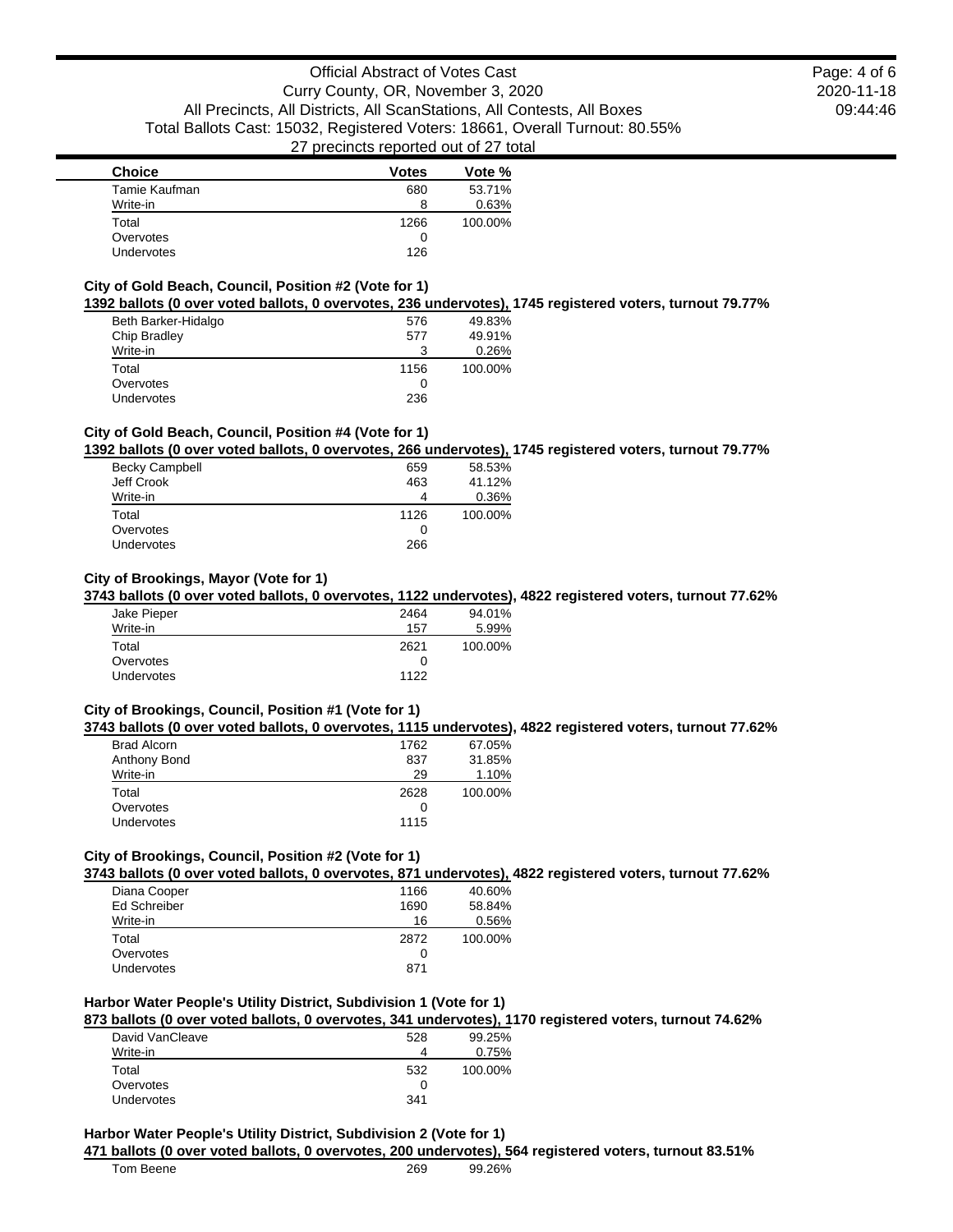2020-11-18 09:44:46 Page: 5 of 6

| <b>Choice</b>     | <b>Votes</b> | Vote %  |
|-------------------|--------------|---------|
| Write-in          |              | 0.74%   |
| Total             | 271          | 100.00% |
| Overvotes         | $\mathbf{0}$ |         |
| <b>Undervotes</b> | 200          |         |

#### **Harbor Water People's Utility District, Subdivision 3 (Vote for 1) 483 ballots (0 over voted ballots, 0 overvotes, 178 undervotes), 618 registered voters, turnout 78.16%**

| Jim White  | 301 | 98.69%  |
|------------|-----|---------|
| Write-in   | 4   | 1.31%   |
| Total      | 305 | 100.00% |
| Overvotes  |     |         |
| Undervotes | 178 |         |

#### **Harbor Water People's Utility District, Subdivision 4 (Vote for 1)**

**560 ballots (0 over voted ballots, 0 overvotes, 535 undervotes), 668 registered voters, turnout 83.83%**

| Write-in   | 25  | 100.00% |                               |
|------------|-----|---------|-------------------------------|
| Total      | 25  | 100.00% | Susan Smith<br>$\overline{4}$ |
| Overvotes  |     |         | Misc.<br>21                   |
| Undervotes | 535 |         |                               |

# **Harbor Water People's Utility District, Subdivision 5 (Vote for 1)**

**455 ballots (0 over voted ballots, 0 overvotes, 190 undervotes), 528 registered voters, turnout 86.17%**

| Daniel Fraser     | 261 | 98.49%  |
|-------------------|-----|---------|
| Write-in          | 4   | 1.51%   |
| Total             | 265 | 100.00% |
| Overvotes         |     |         |
| <b>Undervotes</b> | 190 |         |

### **Measure 107 - Amends Constitution: Allows laws limiting (Vote for 1)**

**15032 ballots (3 over voted ballots, 3 overvotes, 855 undervotes), 18661 registered voters, turnout 80.55%**

| Yes        | 10655 | 75.17%  |
|------------|-------|---------|
| No         | 3519  | 24.83%  |
| Total      | 14174 | 100.00% |
| Overvotes  | 3     |         |
| Undervotes | 855   |         |

#### **Measure 108 - Increases cigarette and cigar taxes (Vote for 1)**

**15032 ballots (1 over voted ballots, 1 overvotes, 464 undervotes), 18661 registered voters, turnout 80.55%**

| Yes        | 8657  | 59.43%  |
|------------|-------|---------|
| No         | 5910  | 40.57%  |
| Total      | 14567 | 100.00% |
| Overvotes  |       |         |
| Undervotes | 464   |         |

### **Measure 109 - Allows manufacture delivery admin psilocybin (Vote for 1)**

**15032 ballots (2 over voted ballots, 2 overvotes, 673 undervotes), 18661 registered voters, turnout 80.55%**

| Yes               | 7234  | 50.39%  |
|-------------------|-------|---------|
| No                | 7123  | 49.61%  |
| Total             | 14357 | 100.00% |
| Overvotes         |       |         |
| <b>Undervotes</b> | 673   |         |

# **Measure 110 - Provides statewide addiction/recovery services (Vote for 1)**

**15032 ballots (5 over voted ballots, 5 overvotes, 679 undervotes), 18661 registered voters, turnout 80.55%**

| Yes        | 7528  | 52.47%  |
|------------|-------|---------|
| No         | 6820  | 47.53%  |
| Total      | 14348 | 100.00% |
| Overvotes  | 5     |         |
| Undervotes | 679   |         |